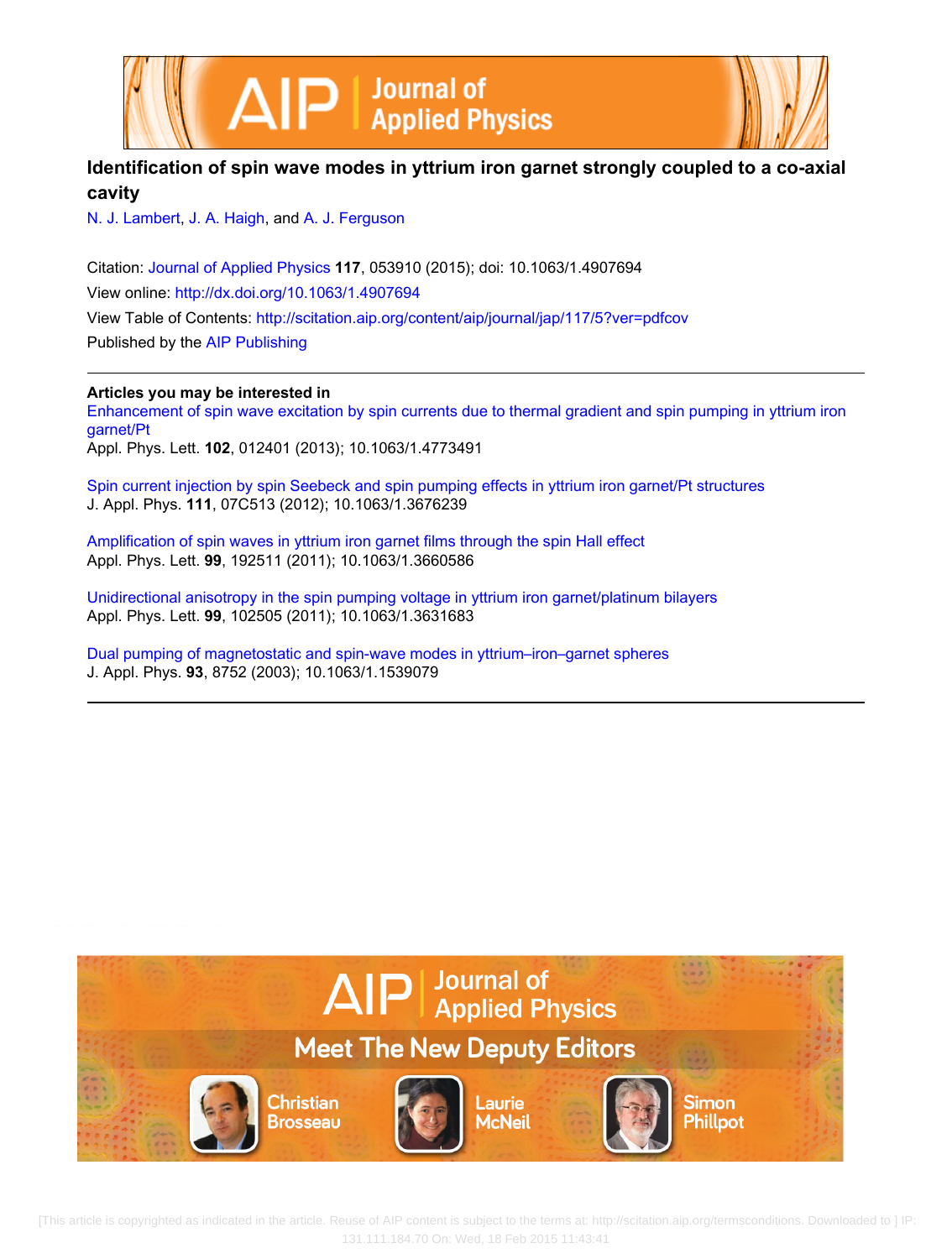

## <span id="page-1-0"></span>[Identification of spin wave modes in yttrium iron garnet strongly coupled](http://dx.doi.org/10.1063/1.4907694) [to a co-axial cavity](http://dx.doi.org/10.1063/1.4907694)

N. J. Lambert,  $1$  J. A. Haigh,  $2$  and A. J. Ferguson<sup>1,a)</sup>

<sup>1</sup>Microelectronics Group, Cavendish Laboratory, University of Cambridge, Cambridge CB3 0HE, United Kingdom  $^2$ Hitachi Cambridge Laboratory, Cavendish Laboratory, University of Cambridge,

Cambridge CB3 0HE, United Kingdom

(Received 17 November 2014; accepted 23 January 2015; published online 5 February 2015)

We demonstrate, at room temperature, the strong coupling of the fundamental and non-uniform magnetostatic modes of an yttrium iron garnet ferrimagnetic sphere to the electromagnetic modes of a co-axial cavity. The well-defined field profile within the cavity yields a specific coupling strength for each magnetostatic mode. We experimentally measure the coupling strength for the different magnetostatic modes and, by calculating the expected coupling strengths, we are able to identify the modes themselves.  $\odot$  2015 AIP Publishing LLC. [[http://dx.doi.org/10.1063/1.4907694\]](http://dx.doi.org/10.1063/1.4907694)

### I. INTRODUCTION

A magnet may be excited in a uniform mode,  $\frac{1}{2}$  where all the constituent moments are precessing in phase, or in nonuniform modes<sup>3,4</sup> where there is a spatially varying phase difference between the moments. The uniform oscillating field that usually drives ferromagnetic resonance excites only the uniform mode or higher order modes with a net dynamic magnetisation. In contrast, if the oscillating field is spatially dependent, perhaps due to the skin depth in the case of a metal ferromagnet<sup>5,6</sup> or by design in an electromagnetic waveguide<sup>7</sup> or cavity,<sup>8</sup> then the modes are excited according to the spatial symmetry of the drive field. Such modes are the standing spin waves, and their propagating counterparts are central to the research field of magnonics which introduces the possibility to transfer information over millimeter length scales<sup>[9,10](#page-3-0)</sup> and perform specific information processing tasks.<sup>11</sup>

Recently, there has been a surge of interest in the coupling of macroscopic magnets to high quality factor electromagnetic cavities, motivated in part by the possibility of extending this work to nanoscale quantum magnonics<sup>[12,13](#page-3-0)</sup> which might allow single localised magnon states to be created and measured. So far, the strong coupling regime of quantum electrodynamics has been reached $\frac{8,14-16}{ }$  along with demonstrations of magnetically induced transparency.<sup>[14](#page-3-0)</sup> The strong coupling has been enabled by the high moment den-sity and low magnetic damping<sup>[17](#page-3-0)</sup> in yttrium iron garnet (YIG). Both uniform and non-uniform modes have shown strong coupling. $8$  The work reported in this article has been performed in such a context.

## II. EXPERIMENTAL SETUP AND RESULTS

We fabricate an easily made cavity (Fig.  $1(a)$ ) with a well-defined non-uniform field specifically so that we can couple into the non-uniform excited modes. It is made from a short ( $L = 28$  mm) length of 3.5 mm diameter copper semirigid coaxial cable cut flat at each end. These ends are brought

0021-8979/2015/117(5)/053910/3/\$30.00 117, 053910-1 © 2015 AIP Publishing LLC

into proximity with similarly flat ends in connectorised leads with a small air gap forming the coupling capacitance. SMA screw connectors provide mechanical stability and allow the size of the air gap, and hence the coupling capacitance, to be varied in a controlled way. At one extreme, the coaxial cables can be brought into contact with each other, transforming the cavity back into a transmission line. We find that the internal quality factor  $(Q)$  of our cavity is 515, in close agreement with the theoretical value of  $Q = 517$  calculated from the specified attenuation in the co-axial cable. For the cavity experiments described in this work, we tuned the coupling strengths to be  $\kappa_c/2\pi=3.3$  MHz, giving a loaded Q of 261, a fundamental frequency of  $\omega_0/2\pi = 3.535$  GHz, and a total cavity linewidth of  $(2\kappa_c + \kappa_{int})/2\pi = 13.5$  MHz.



FIG. 1. The cavity and YIG sphere. (a) Diagram and longitudinal crosssection of the cavity. It is made from 3.5 mm diameter (UT141) semirigid coaxial cable, and the gap capacitances controlled with SMA coupling threads. (b)  $|S21|$ ,  $|S11|$ , and  $|S12|$  for the cavity configuration used in this experiment. (c) Non-uniform magnetic field around the YIG sphere due to the alternating cavity drive. The global static magnetic field is applied in the

 $z$  direction.  $z$  direction.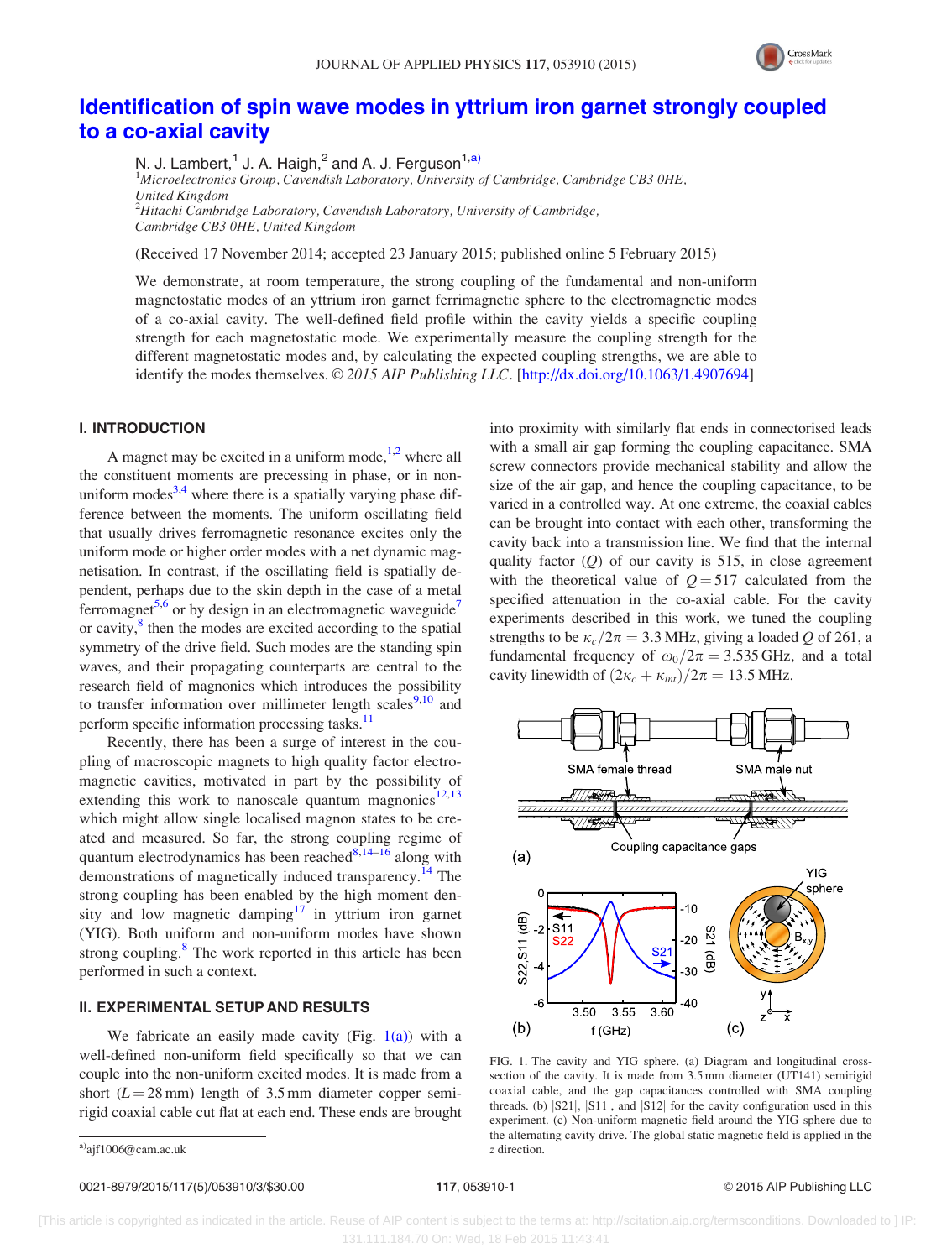A commercially available YIG sphere<sup>[18](#page-3-0)</sup> of diameter 1 mm is inserted into the cable dielectric at the midpoint of the cavity (Fig.  $1(c)$ ). The nominal saturation magnetization is  $4\pi M_s = 1780$  G, and we measure an FMR frequency linewidth of 5 MHz. A key feature of our cavity is the well defined and non-uniform magnetic field profile in the dielectric gap, which has a  $1/r$  form in the radial direction. This non-uniform field allows the cavity to couple to both uniform and non-uniform spin-wave modes.

We measure the transmission, S21, of the system using a vector network analyser. The incident power on the cavity is -10 dBm; the driven FMR in this regime is linear, as observed by the independence of S21 on power. We sweep the frequency from 2 GHz to 8 GHz, encompassing both the fundamental mode and the second harmonic of the cavity. A magnetic field is applied parallel to the cavity, and is varied between 50 and 330 mT. In this field range, the magnetization of the YIG is fully saturated.

The transmission of the system is shown in Fig. 2. In Fig.  $2(a)$ , we show  $d\frac{|S21|}{dH}$  for the case in which the coupling capacitors are shorted; this is therefore simply transmission line FMR. The magnetostatic band can be clearly seen, comprising a multitude of modes. Unambiguous identification of each one is not trivial; the intensity of each line depends on both the coupling of the magnetostatic mode to the transmission line, and the damping of that mode, $19$  and the linewidth is also dependent on the measurement method. $^{20}$ 

In Fig.  $2(b)$ , we revert to the gap coupled cavity as earlier described. Anticrossings between magnetostatic modes and the cavity resonances at both 3.53 GHz and 7.12 GHz are



FIG. 2. Transmission of the system. (a) Derivative of cavity transmission amplitude,  $d\frac{|S21|}{dH}$ , with both coupling capacitors shorted; it acts as a 50  $\Omega$  transmission line. Many magnetostatic modes are visible. (b) Transmission amplitude  $|S21|$  of the cavity with both coupling capacitances set to  $\approx$  28 fF. Anticrossings between cavity modes and magnetostatic modes are seen. The coupling depends strongly upon which magnetostatic mode is being excited. The anticrossing between the (2,1) mode and the second cavity harmonic is labelled.

seen, with a maximum coupling strength of 130 MHz for the uniform FMR mode and the fundamental cavity frequency. Coupling to the second harmonic of the cavity is in general much weaker, as the sphere is positioned at a magnetic field node of this cavity mode.

#### III. THEORETICAL MODEL

The spatial form and resonant frequencies of modes in magnetized spheres are well known.<sup>[3,4](#page-3-0)</sup> Following Walker,<sup>[3](#page-3-0)</sup> we label them with indices *n* and  $m$ .<sup>[21](#page-3-0)</sup> The radial form of the mode is characterized by  $n$ , and  $m$  determines the number of lobes in the mode pattern.

The coupling of the  $(n, m)$  mode to the cavity is given  $bv^{16}$  $bv^{16}$  $bv^{16}$ 

$$
g_j = \frac{\eta_{n,m}}{2} \gamma \sqrt{\frac{\hbar \omega_c \mu_0 \epsilon_r}{V_c}} \sqrt{2Ns}.
$$
 (1)

Here,  $\omega_c$  is the resonance frequency,  $V_c$  is the effective volume of the cavity mode,<sup>[22](#page-3-0)</sup> N is the total number of spin sites in the YIG sphere,  $s = 5/2$  is the spin per site,  $\mu_0$  is the permeability of free space, and  $\epsilon_r$  is the relative permittivity of the dielectric within the co-axial cable. The overlap between the cavity mode and the sphere mode  $(n, m)$  is described by  $\eta_{n,m}$ , which is given by

$$
\eta_{n,m} = \left| \frac{1}{H_{\text{max}} M_{\text{max}} V_s} \times \int_{\text{sphere}} (\mathbf{H} \cdot \mathbf{M}) dV \right|.
$$
 (2)

 $H$  is the r.f. driving field and  $M$  is the complex timedependent off z axis sphere magnetization for mode  $(n, m)$ .  $H_{\text{max}}$  and  $M_{\text{max}}$  are the maximum magnitudes of these, and  $V_s$  is the sphere volume. The coupling strength is independent of magnetostatic damping.

The coupling to a particular FMR mode is dependent on the relative symmetries of the mode and the r.f. drive field. It is forced to zero if the mode is antisymmetric with respect to the drive. In particular, for the coupling to the fundamental cavity mode to be significant, the FMR mode must be symmetric and low-order along the z axis (as the cavity mode is also symmetric). This condition is only met by modes for which  $n = m$ . In contrast, in order to couple to the second harmonic cavity mode, the mode must be antisymmetric about  $z = 0$ . We tabulate calculated coupling constants larger than 1 MHz in Table I.

TABLE I. Calculated coupling strengths of selected FMR modes to the fundamental and second harmonic cavity resonances.

| $\boldsymbol{n}$ | $\mathfrak{m}$ | $g/2\pi$ (MHz) |                 |
|------------------|----------------|----------------|-----------------|
|                  |                | Fundamental    | Second harmonic |
|                  |                | 130            |                 |
| $\overline{2}$   |                | $\Omega$       | 2.9             |
| $\overline{2}$   |                | 27.1           |                 |
| 3                |                | 8.1            |                 |
| 4                |                | 2.8            |                 |
|                  |                | 1.1            |                 |

 [This article is copyrighted as indicated in the article. Reuse of AIP content is subject to the terms at: http://scitation.aip.org/termsconditions. Downloaded to ] IP: 131.111.184.70 On: Wed, 18 Feb 2015 11:43:41